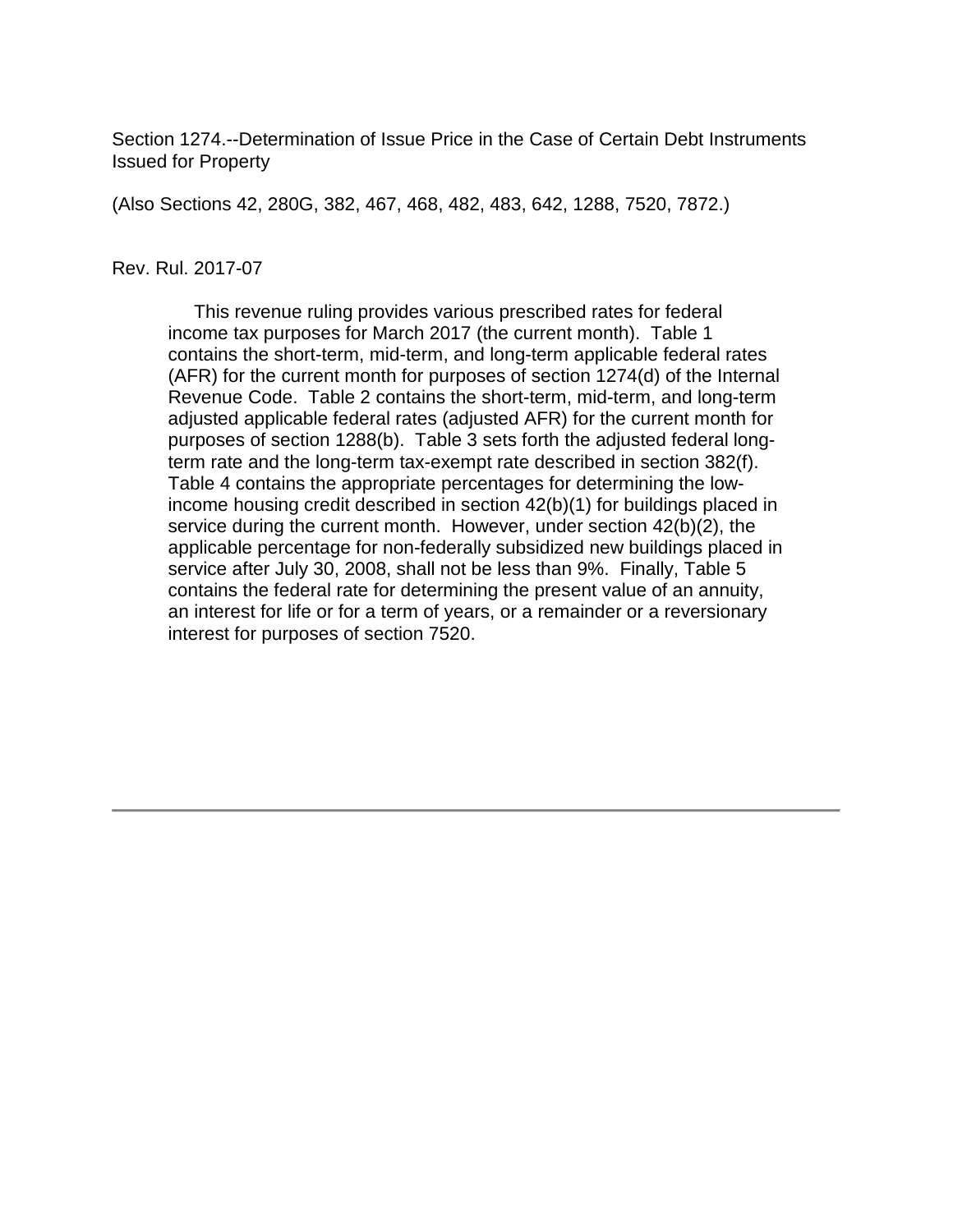# REV. RUL. 2017-07 TABLE 1

## Applicable Federal Rates (AFR) for March 2017

|            | <b>Period for Compounding</b> |            |           |         |  |
|------------|-------------------------------|------------|-----------|---------|--|
|            | Annual                        | Semiannual | Quarterly | Monthly |  |
|            |                               |            |           |         |  |
|            | Short-term                    |            |           |         |  |
|            |                               |            |           |         |  |
| <b>AFR</b> | 1.01%                         | 1.01%      | 1.01%     | 1.01%   |  |
| 110% AFR   | 1.11%                         | 1.11%      | 1.11%     | 1.11%   |  |
| 120% AFR   | 1.21%                         | 1.21%      | 1.21%     | 1.21%   |  |
| 130% AFR   | 1.31%                         | 1.31%      | 1.31%     | 1.31%   |  |
|            |                               |            |           |         |  |
|            | Mid-term                      |            |           |         |  |
| <b>AFR</b> | 2.05%                         | 2.04%      | 2.03%     | 2.03%   |  |
| 110% AFR   | 2.25%                         | 2.24%      | 2.23%     | 2.23%   |  |
| 120% AFR   | 2.47%                         | 2.45%      | 2.44%     | 2.44%   |  |
| 130% AFR   | 2.67%                         | 2.65%      | 2.64%     | 2.64%   |  |
| 150% AFR   | 3.08%                         | 3.06%      | 3.05%     | 3.04%   |  |
| 175% AFR   | 3.60%                         | 3.57%      | 3.55%     | 3.54%   |  |
|            |                               |            |           |         |  |
|            | <u>Long-term</u>              |            |           |         |  |
| <b>AFR</b> | 2.78%                         | 2.76%      | 2.75%     | 2.74%   |  |
| 110% AFR   | 3.06%                         | 3.04%      | 3.03%     | 3.02%   |  |
| 120% AFR   | 3.34%                         | 3.31%      | 3.30%     | 3.29%   |  |
| 130% AFR   | 3.62%                         | 3.59%      | 3.57%     | 3.56%   |  |
|            |                               |            |           |         |  |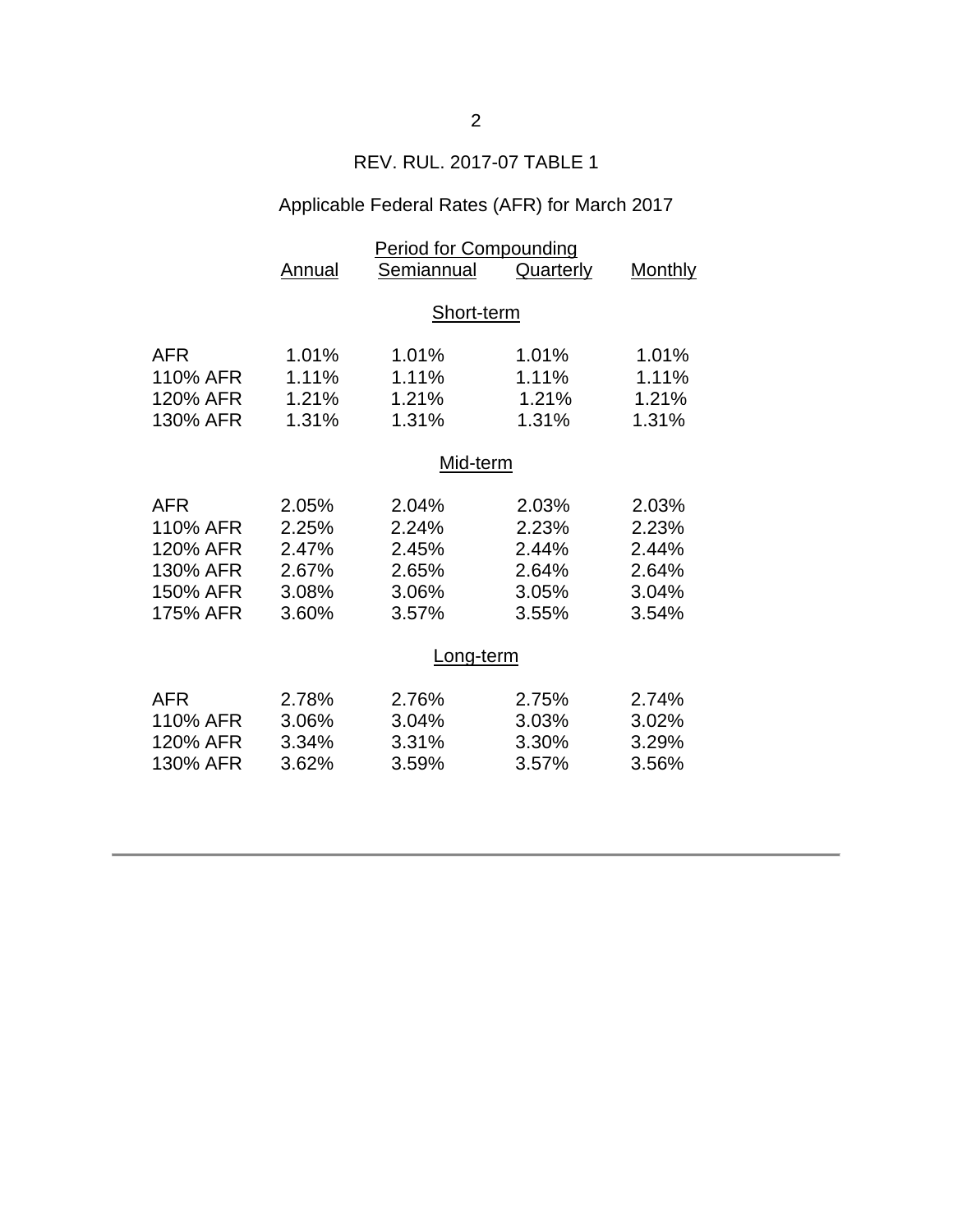### REV. RUL. 2017-07 TABLE 2

## Adjusted AFR for March 2017

|                            | <b>Period for Compounding</b> |            |           |         |  |
|----------------------------|-------------------------------|------------|-----------|---------|--|
|                            | Annual                        | Semiannual | Quarterly | Monthly |  |
| Short-term<br>adjusted AFR | .75%                          | .75%       | .75%      | .75%    |  |
| Mid-term<br>adjusted AFR   | 1.53%                         | 1.52%      | 1.52%     | 1.52%   |  |
| Long-term<br>adjusted AFR  | 2.06%                         | 2.05%      | 2.04%     | 2.04%   |  |

### REV. RUL. 2017-07 TABLE 3

| Rates Under Section 382 for March 2017                                                                                                                                               |       |
|--------------------------------------------------------------------------------------------------------------------------------------------------------------------------------------|-------|
| Adjusted federal long-term rate for the current month                                                                                                                                | 2.06% |
| Long-term tax-exempt rate for ownership changes during the<br>current month (the highest of the adjusted federal long-term<br>rates for the current month and the prior two months.) | 2.09% |